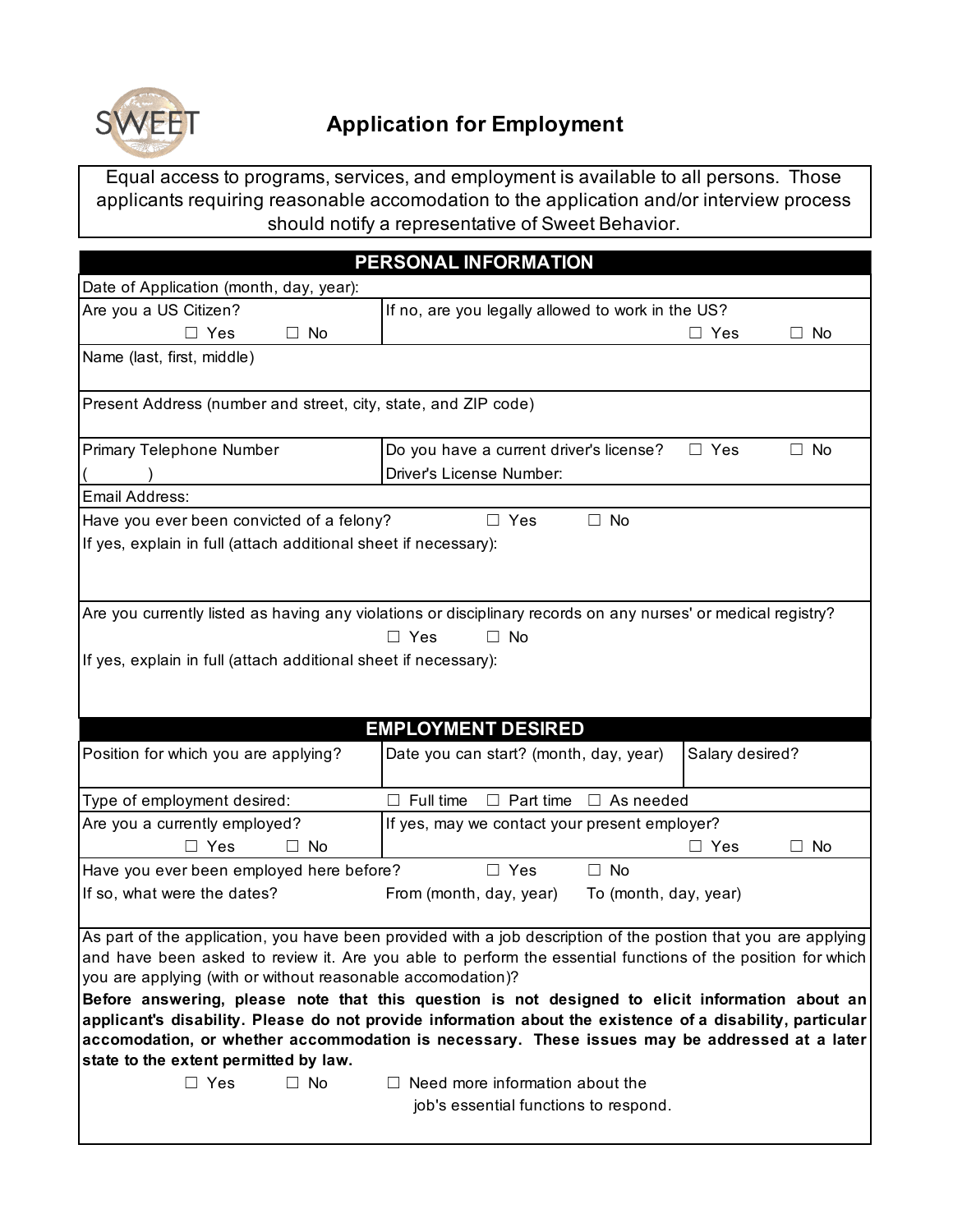| <b>EMPLOYMENT HISTORY</b>                                |                                                                             |             |                     |                |                             |     |  |
|----------------------------------------------------------|-----------------------------------------------------------------------------|-------------|---------------------|----------------|-----------------------------|-----|--|
|                                                          | Starting with your most recent employer, provide the following information. |             |                     |                |                             |     |  |
| <b>Employer Name</b>                                     |                                                                             | Telephone # |                     | Dates Employed |                             |     |  |
|                                                          |                                                                             |             |                     |                | to                          |     |  |
| <b>Street Address</b>                                    | City                                                                        |             | <b>State</b>        |                | <b>COMPENSATION</b>         |     |  |
|                                                          |                                                                             |             |                     | $\Box$ Hourly  |                             |     |  |
| Job Title                                                |                                                                             |             |                     |                | \$                          | per |  |
|                                                          |                                                                             |             |                     | Salary         |                             |     |  |
| Immediate Supervisor Name and Title                      |                                                                             |             |                     |                |                             |     |  |
| May we contact he or she for reference?                  |                                                                             | ∃ Yes       | <b>No</b><br>$\Box$ | Later          | Email:                      |     |  |
| Why did you leave?                                       |                                                                             |             |                     |                |                             |     |  |
| Briefly: what were your three main job responsibilities? |                                                                             |             |                     |                |                             |     |  |
| Did you leave your job happy most days? $\Box$ Yes       |                                                                             |             | $\Box$ No           |                | Split right down the middle |     |  |
| <b>Employer Name</b>                                     |                                                                             | Telephone # |                     | Dates Employed |                             |     |  |
|                                                          |                                                                             |             |                     |                | to                          |     |  |
| <b>Street Address</b>                                    | City                                                                        |             | <b>State</b>        |                | <b>COMPENSATION</b>         |     |  |
|                                                          |                                                                             |             |                     | $\Box$ Hourly  |                             |     |  |
| Job Title                                                |                                                                             |             |                     |                | \$                          | per |  |
|                                                          |                                                                             |             |                     | Salary         |                             |     |  |
| Immediate Supervisor Name and Title                      |                                                                             |             |                     |                |                             |     |  |
| May we contact he or she for reference?                  |                                                                             | $\Box$ Yes  | $\Box$ No           | $\Box$ Later   | Email:                      |     |  |
| Why did you leave?                                       |                                                                             |             |                     |                |                             |     |  |
| Briefly: what were your three main job responsibilities? |                                                                             |             |                     |                |                             |     |  |
| Did you leave your job happy most days?                  |                                                                             | Yes         | No                  |                | Split right down the middle |     |  |
| <b>Employer Name</b>                                     |                                                                             | Telephone # |                     | Dates Employed |                             |     |  |
|                                                          |                                                                             |             |                     | $\prime$       | to                          |     |  |
| <b>Street Address</b>                                    | City                                                                        |             | <b>State</b>        |                | <b>COMPENSATION</b>         |     |  |
|                                                          |                                                                             |             |                     | $\Box$ Hourly  |                             |     |  |
| Job Title                                                |                                                                             |             |                     | Salary         | \$                          | per |  |
| Immediate Supervisor Name and Title                      |                                                                             |             |                     |                |                             |     |  |
| May we contact he or she for reference? $\Box$ Yes       |                                                                             |             | <b>No</b><br>$\Box$ | $\Box$ Later   | Email:                      |     |  |
| Why did you leave?                                       |                                                                             |             |                     |                |                             |     |  |
| Briefly: what were your three main job responsibilities? |                                                                             |             |                     |                |                             |     |  |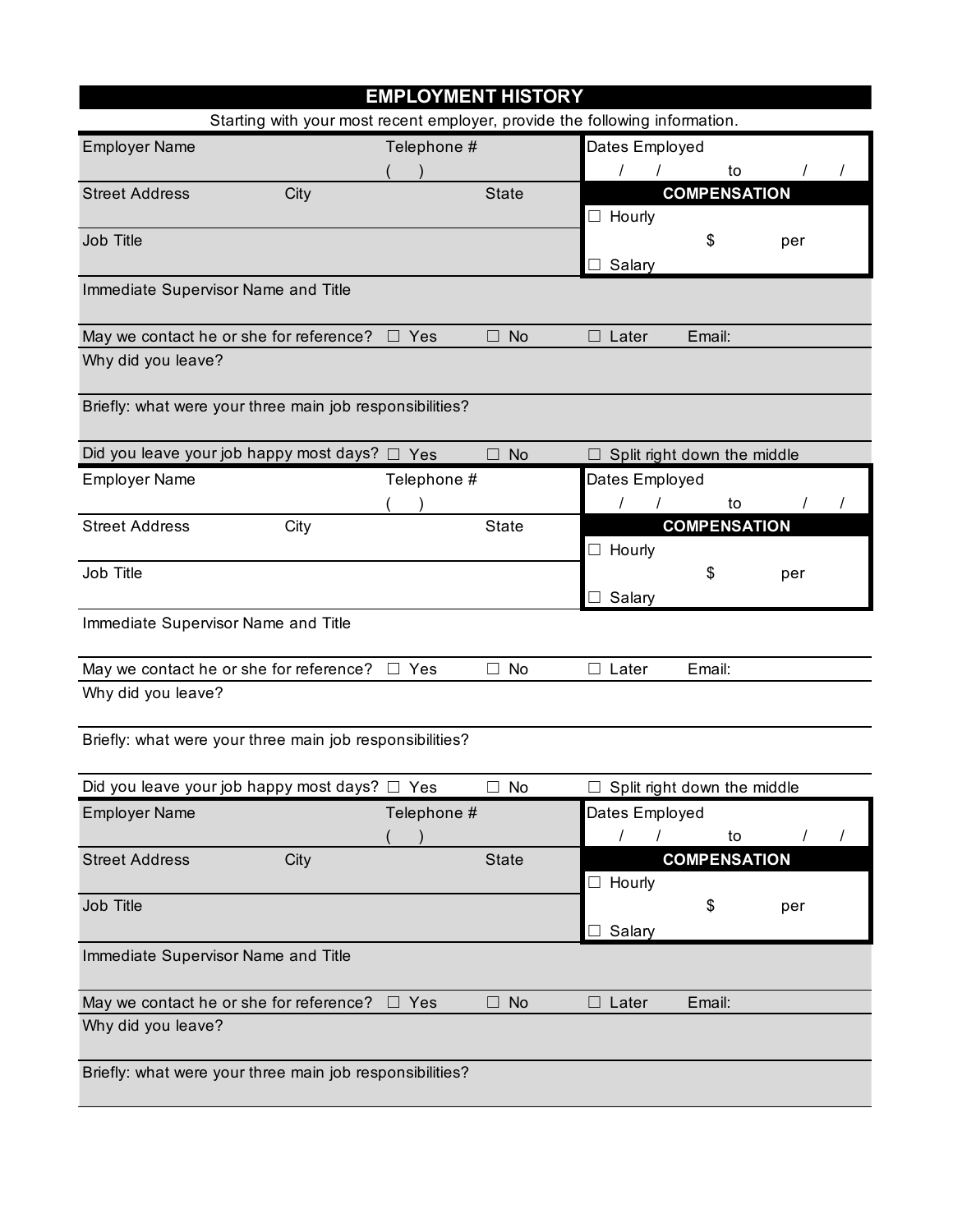Did you leave your job happy most days?  $□$  Yes  $□$  No  $□$  Split right down the middle

| <b>EDUCATIONAL BACKGROUND</b>                                                                             |              |                        |                                                                                                                                                                                                                        |             |                     |  |  |
|-----------------------------------------------------------------------------------------------------------|--------------|------------------------|------------------------------------------------------------------------------------------------------------------------------------------------------------------------------------------------------------------------|-------------|---------------------|--|--|
| Starting with your most recent school attended, provide the following information                         |              |                        |                                                                                                                                                                                                                        |             |                     |  |  |
| School (include city and state)                                                                           |              | Years<br>Completed     | Completed                                                                                                                                                                                                              | Major/Minor |                     |  |  |
|                                                                                                           |              |                        | Diploma<br>$\Box$ GED<br>ப                                                                                                                                                                                             |             |                     |  |  |
|                                                                                                           |              |                        | Degree                                                                                                                                                                                                                 |             |                     |  |  |
|                                                                                                           |              |                        | Certification                                                                                                                                                                                                          |             |                     |  |  |
|                                                                                                           |              |                        | Other:                                                                                                                                                                                                                 |             |                     |  |  |
|                                                                                                           |              |                        | $\Box$ GED<br>Diploma<br>ш                                                                                                                                                                                             |             |                     |  |  |
|                                                                                                           |              |                        | Degree<br>ш                                                                                                                                                                                                            |             |                     |  |  |
|                                                                                                           |              |                        | Certification                                                                                                                                                                                                          |             |                     |  |  |
|                                                                                                           |              |                        | Other:                                                                                                                                                                                                                 |             |                     |  |  |
|                                                                                                           |              |                        | $\Box$ GED<br>Diploma<br>ш                                                                                                                                                                                             |             |                     |  |  |
|                                                                                                           |              |                        | Degree<br>ш                                                                                                                                                                                                            |             |                     |  |  |
|                                                                                                           |              |                        | Certification                                                                                                                                                                                                          |             |                     |  |  |
|                                                                                                           |              |                        | Other:                                                                                                                                                                                                                 |             |                     |  |  |
|                                                                                                           |              |                        | $\Box$ GED<br>Diploma<br>⊔                                                                                                                                                                                             |             |                     |  |  |
|                                                                                                           |              |                        | Degree<br>⊔                                                                                                                                                                                                            |             |                     |  |  |
|                                                                                                           |              |                        | Certification                                                                                                                                                                                                          |             |                     |  |  |
|                                                                                                           |              |                        | Other:                                                                                                                                                                                                                 |             |                     |  |  |
| <b>REFERENCES</b>                                                                                         |              |                        |                                                                                                                                                                                                                        |             |                     |  |  |
|                                                                                                           |              |                        | List names & telephone numbers of three business/work references who are not related to you & are not<br>previous supervisors. If not applicable, list three school or personal references who are not related to you. |             |                     |  |  |
| <b>Name</b>                                                                                               | <b>Title</b> | Relationship<br>to You | Telephone                                                                                                                                                                                                              | Email       | # of Years<br>Known |  |  |
|                                                                                                           |              |                        |                                                                                                                                                                                                                        |             |                     |  |  |
|                                                                                                           |              |                        |                                                                                                                                                                                                                        |             |                     |  |  |
|                                                                                                           |              |                        |                                                                                                                                                                                                                        |             |                     |  |  |
|                                                                                                           |              |                        |                                                                                                                                                                                                                        |             |                     |  |  |
|                                                                                                           |              |                        |                                                                                                                                                                                                                        |             |                     |  |  |
|                                                                                                           |              |                        |                                                                                                                                                                                                                        |             |                     |  |  |
|                                                                                                           |              |                        | <b>RELATED INFORMATION</b>                                                                                                                                                                                             |             |                     |  |  |
| Do you belong to any job-related organizations (professional, trade, etc.)?                               |              |                        |                                                                                                                                                                                                                        | $\Box$ Yes  | $\Box$ No           |  |  |
| If yes, which ones? Please exclude any memberships that would reveal race, color, religion, sex, national |              |                        |                                                                                                                                                                                                                        |             |                     |  |  |
|                                                                                                           |              |                        | origin, genetic information, citizenship, age, mental or physical disabilities, veteran/reserve, National Guard,                                                                                                       |             |                     |  |  |

Are there any other special accomplishments, publications, awards, or any other job-related information that you want us to know about you? *Please exclude anything that would reveal race, color, religion, sex, national origin, genetic information, citizenship, age, mental or physical disabilities, veteran/reserve, National Guard, or any other similarly protected status.*

*or any similarly protected status.*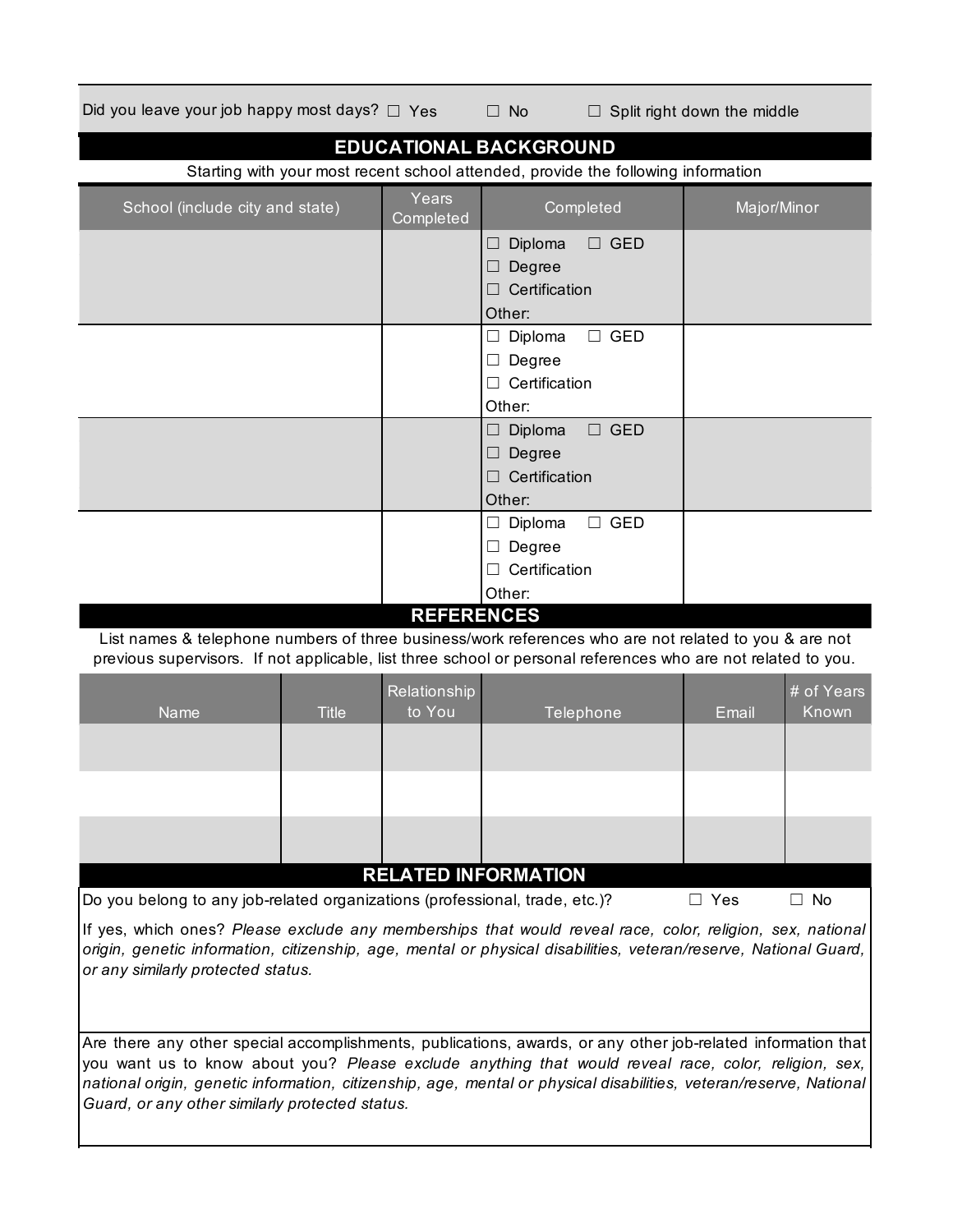## **APPLICANT STATEMENT**

I certify that all information I have provided in order to apply for and secure work with this employer is true, complete, and correct.

I expressly authorize, without reservation, the employer, its representatives, employees, or agents to contact and obtain information from all references (personal and professional), employers, public agencies, licensing authorities, and educational institutions and to otherwise verify the accuracy of all information provided by me in this application, resume, or job interview. I hereby waive any and all rights and claims I may have regarding the employer, its agents, employees or representatives, for seeking, gathering, and using truthful and non-defamatory information in a lawful manner, in the employment process and all other persons, corporations, or organizations for furnishing such information about me.

I understand that this employer does not unlawfully discriminate in employment and no question on this application is used for the purpose of limiting or eliminating any applicant from consideration for employment on any basis prohibited by applicable local, state, or federal law

I understand this application remains current for only 30 days. At the conclusion of that time, if I have not heard from the employer and still wish to be considered for employment, it will be necessary for me to reapply and fill out a new application.

If I am hired, I understand that I am free to resign at any time, with or without cause and with or without prior notice, and the employer reserves the same right to terminate my employment at any time, with or without cause and with or without prior notice, except as may be required by law. This application does not constitute an agreement or contract for employment for any specified period or definite duration. I understand that no supervisor or representative of the employer is authorized to make any assurances to the contrary and that no implied oral or written agreements contrary to the foregoing express language are valid unless they are in writing and signed by the employer's president.

I also understand that if I am hired, I will be required to provide proof of identity and legal authorization to work in the United States and that federal immigration laws require me to complete an I-9 Form in this regard.

**Sweet Behavior, LLC does not tolerate unlawful discrimination in its employment practices. No question on this application is used for the purpose of limiting or excluding an applicant from consideration for employment on the basis of his or her sex, race, color, religion, national origin, genetic information, citizenship, age, disability, or any other protected status under applicable federal, state, or local law. Sweet Behavior, LLC likewise does not tolerate harrassment based on sex, race, color, religion, national origin, citizenship, genetic information, age, disability, or any other protected status. Examples of prohibited harrassment include, but are not limited to, unwelcome physical contact, offensive gestures, unwelcome comments, jokes, epithets, threats, insults, name-calling, negative stereotyping, possession or display of deragatory pictures or other graphic materials, and any other words or conduct that demean, stigmatize, intimidate, or single out a person because of his or her membership in a protected category. Harrassment of our employees is strictly prohibited, whether it is commited by a manager, coworker, subordinate, or non-employee (such as a vendor or customer). Sweet Behavior, LLC takes all complaints of harrassment seriously and all complaints will be investigated promptly and thoroughly.**

**NOTE: Sweet Behavior, LLC complies with Indiana law prohibiting smoking in enclosed areas of employment or within 8 feet of any entrance.**

I understand that any information provided by me that is found to be false, incomplete or misrepresented in any respect, will be sufficient cause to (i) eliminate me from further consideration for employment, or (ii) may result in my immediate discharge from the employer's service, whenever it is discovered.

## **Do not sign until you have read the above applicant statement.**

I certifiy that I have read, fully understand, and accept all terms of the foregoing applicant statement.